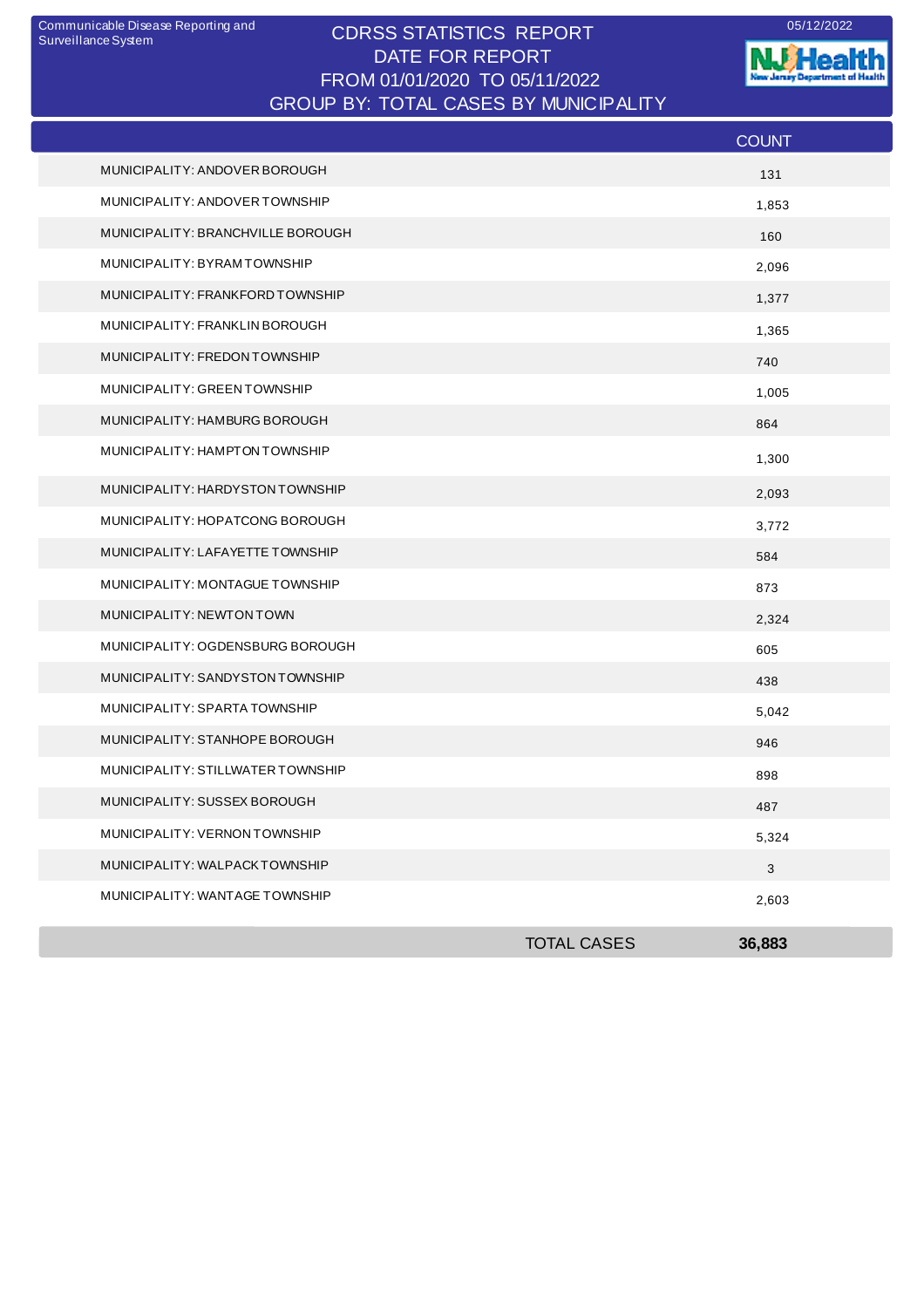## CDRSS STATISTICS REPORT DATE FOR REPORT FROM 01/01/2020 TO 05/11/2022 Communicable Disease Reporting and <br>
CODCO CTATICTICO DEDODT GROUP BY: DEATHS BY MUNICIPATILTY



**NJ** Health

|                                   |                     | <b>COUNT</b>    |
|-----------------------------------|---------------------|-----------------|
| MUNICIPALITY: ANDOVER TOWNSHIP    |                     | 159             |
| MUNICIPALITY: BYRAMTOWNSHIP       |                     | 10 <sup>1</sup> |
| MUNICIPALITY: FRANKFORD TOWNSHIP  |                     | 42              |
| MUNICIPALITY: FRANKLIN BOROUGH    |                     | 17              |
| MUNICIPALITY: FREDON TOWNSHIP     |                     | 6               |
| MUNICIPALITY: GREEN TOWNSHIP      |                     | 12              |
| MUNICIPALITY: HAMBURG BOROUGH     |                     | 9               |
| MUNICIPALITY: HAMPTON TOWNSHIP    |                     | 9               |
| MUNICIPALITY: HARDYSTON TOWNSHIP  |                     | 21              |
| MUNICIPALITY: HOPATCONG BOROUGH   |                     | 35              |
| MUNICIPALITY: LAFAYETTE TOWNSHIP  |                     | 2               |
| MUNICIPALITY: MONTAGUE TOWNSHIP   |                     | $\overline{7}$  |
| MUNICIPALITY: NEWTON TOWN         |                     | 48              |
| MUNICIPALITY: OGDENSBURG BOROUGH  |                     | 9               |
| MUNICIPALITY: SANDYSTON TOWNSHIP  |                     | 4               |
| MUNICIPALITY: SPARTA TOWNSHIP     |                     | 29              |
| MUNICIPALITY: STANHOPE BOROUGH    |                     | $\overline{7}$  |
| MUNICIPALITY: STILLWATER TOWNSHIP |                     | 4               |
| MUNICIPALITY: SUSSEX BOROUGH      |                     | 2               |
| MUNICIPALITY: VERNON TOWNSHIP     |                     | 41              |
| MUNICIPALITY: WANTAGE TOWNSHIP    |                     | 14              |
|                                   | TOTAL FOR PAT DIED: | 487             |
|                                   |                     |                 |